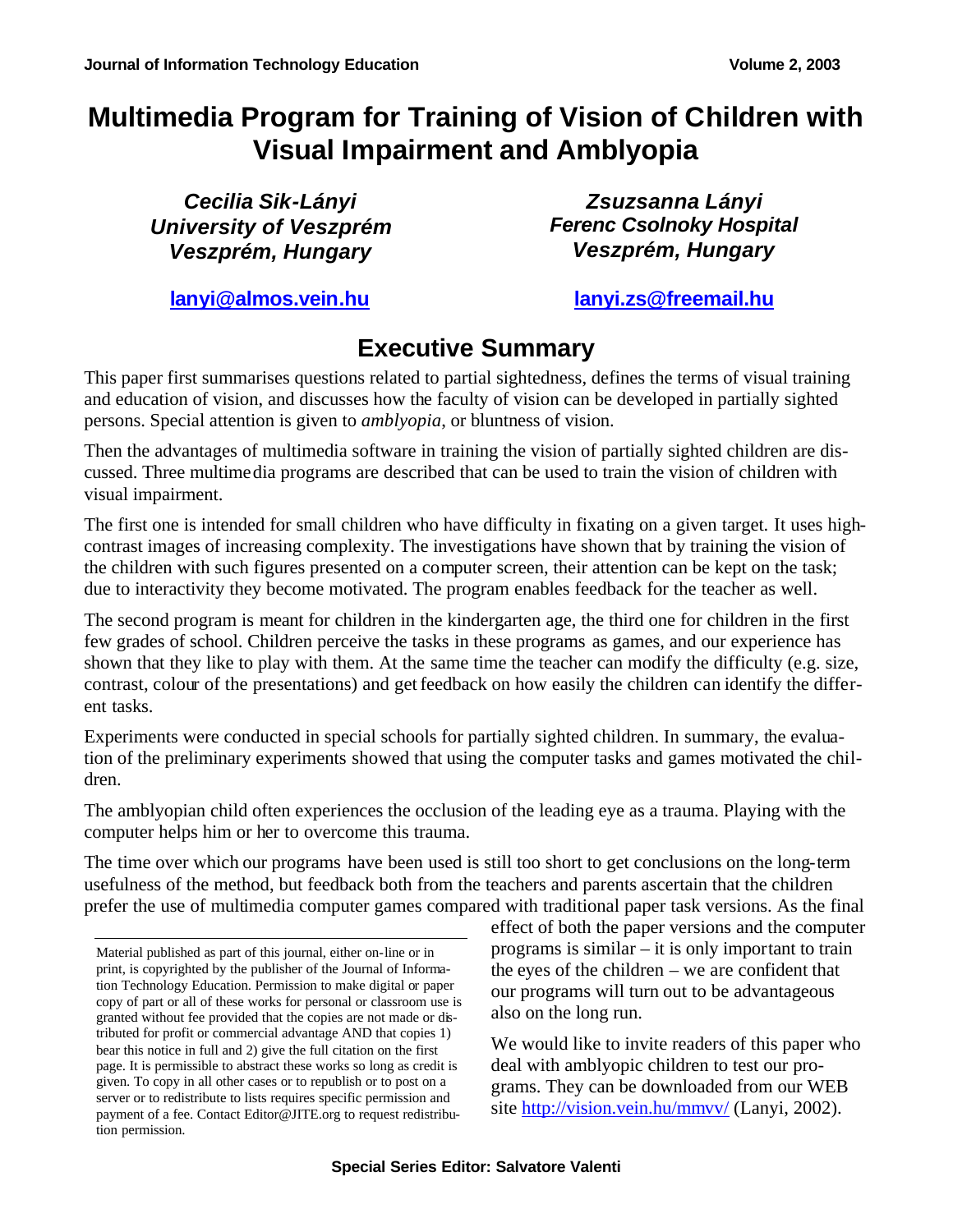**Keywords**: visus, visual impairment, partially sighted, amblyopia, visual acuity.

## **Introduction**

Over the past two decades, the blind and the visually impaired have been witnessing striking improvements in their access to information: These improvements are caused by the general trend in society to store and distribute information in digital form and by introducing a technology that makes the computer accessible for the blind. By replacing the computer screen with a refreshable Braille display or a speech synthesizer, files stored on a computer can be accessed, and software can be operated by a blind individual. Optical character recognition software opens the world of printed material to the blind reader. Unfortunately, these most advantageous trends are confined to textual information only, whereas graphical materials are still almost inaccessible (Batusic, Burger, Miesenberger, & Stöger, 1996).

The number of partially sighted children increases year to year. There are a lot of instruments for partially sighted people (Beck, 2001), including some very new solutions (Kobayashi & Watanabe, 2002), but not for very small children. The *visus*, i.e. how well the person can read the letters of a Snellen Table or other visual acuity test, of children can be improved by early training of their vision. Our programs build on the remaining vision of these children and help them in learning how to fixate on given targets and use their eyes to search for details. This is very important as with proper training the visus of the children can be improved considerably.

Our aim was to develop programs that are attractive for the children, provide interaction for the child and feedback for the teacher, and can be adjusted to the individual needs of the patient. We developed three multimedia programs.

The first one is intended for small children and most handicapped ones. Simple high contrast images help the children learn how to fixate on targets and find similar visual stimuli in images with slowly increasing complexity. It provides simplified drawings of well-known story figures. Children learn to identify these figures and can signal for the teacher if a figure has not been identified or misinterpreted. This should help the teacher in selecting the best way of training. The program has animations too, providing short stories and songs related to the pictures. This makes the use of the program even more attractive for the children.

The second program is intended for children attending kindergartens. It contains three tasks and three games.

The third program is intended for children in the first few grades of school. It is presented as a game; the children can play with it like with a toy. They experience the tasks as games.

The teacher, who works with the children, can test and use the remaining colour sensation of the child and build upon this knowledge the strategy he/she intends to follow.

All three programs have been tested in special schools for partially sighted children and other special institutions. The paper describes the programs and details on the evaluation of the tests that have been conducted.

The programs were developed using Macromedia Director 8.5.

# **Partially Sightedness**

The expression *partially sighted* is a pedagogical expression describing groups of patients with impaired vision. The boundaries of the single groups of impaired vision can be defined based on ophthalmologic principles. Figure 1 shows the change of visus from normal visus to total blindness.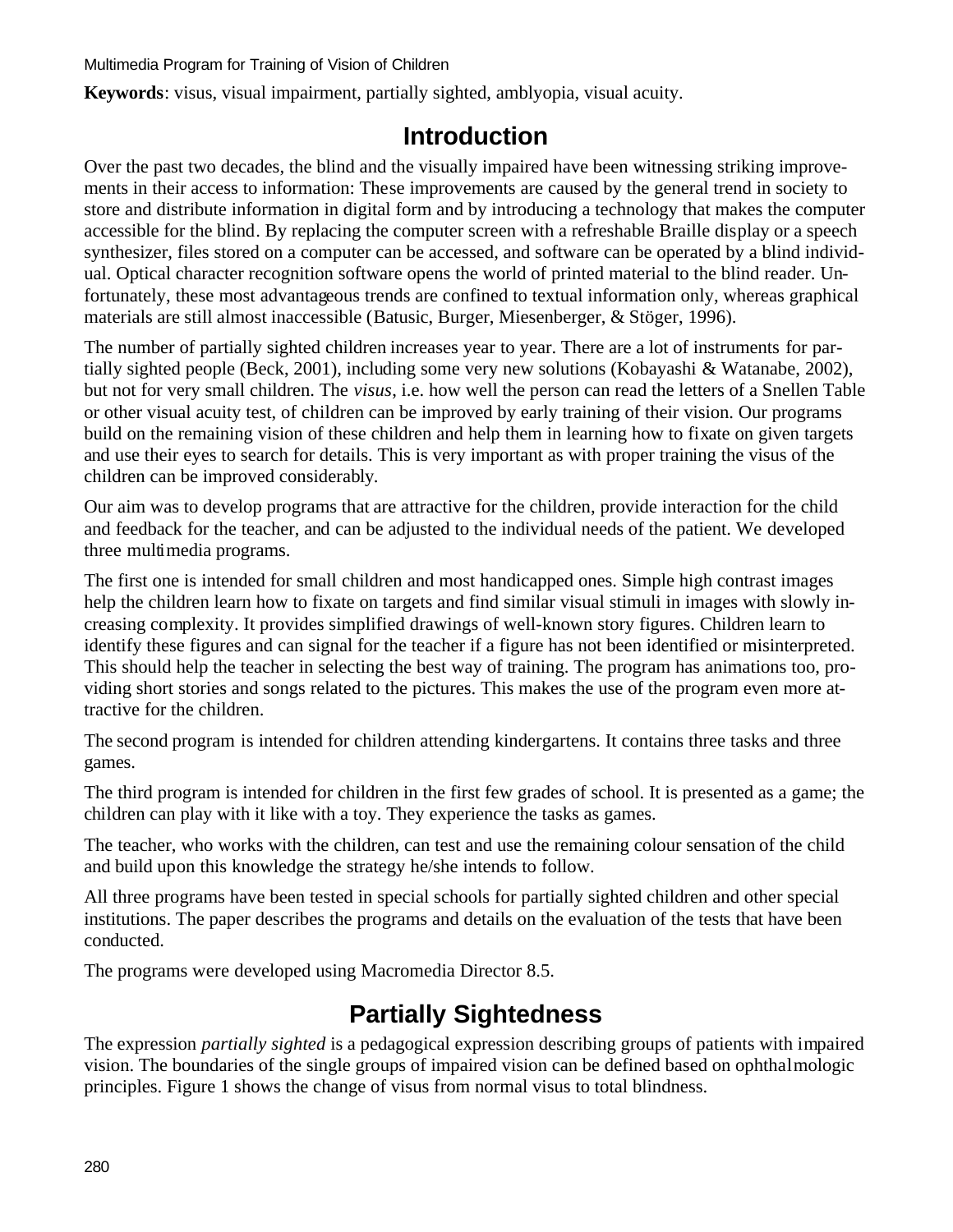

**Figure 1: Visus values of different classes of impaired vision subjects.**

The loss of vision to the partially sighted is difficult, nevertheless they would like to conduct a lifestyle similar to those with normal vision. To give them a chance of performing similarly to those with normal vision, they have to be helped in developing their skills; they have to be supported in their learning.

The definitions of partially sightedness differ from country to country, but it is usual to call those with a visus between 0.25 and 0.1 partially sighted. Deviations from these values can be found both at the lower and higher boundary. In some countries the higher boundary is at 0.33, and the lower boundary can be as low as 0.04. In Hungary the boundaries are at 0.3 and 0.1. One can see a tendency of lowering the lower boundary due to the fact that modern technical equipment can help the partially sighted in performing his or her task. By the help of special optical and tutorial equipment children with a visus between 0.1 and 0.05 (the class of almost blinds) can identify signs, thus can be helped to be able to "read." In recent years computers gain in importance since they can be used in the teaching of partially sighted children very effectively (CIE, 1997). Thus in determining the lower and higher boundary of the visus of a partially sighted person, individual evaluation is necessary. Important is whether the child can or cannot read and write – with the aid of special equipment – as well as children with normal visus.

#### *Developing the Visus*

The vision process can be grouped into three levels: the processing of the stimulus on the retinal level, the transmission of the sensation via the optical nerves, and the processing of the nerve-pulses in the brain. Pedagogic methods can handle and influence items of the first and third level. The development of the first level effects – i.e. the vision functions of the eye – are termed training of the vision; influencing third level sensations and brain-responses are called the education of the vision (Paraszkay, 1994).

*Visual training.* One way to do visual training is to supply to the partial sighted person a great number of visual stimuli. The interest of partial sighted children can be evoked by supplying them with many stimuli of appropriate size and of vivid colours. To be seen, the task has to be well distinguishable from its background, it should be the picture of an object, and it should be figurative or a well-known symbol. For small children it is important to couple the above with further items increasing their arousal. Such factors can be sounds, animations, and so forth that increase their interest and, eventually, also have an emotional impact. It is also important that the different pictures used in such eye-training and visual education tutorials should be varied, making the child curious about their content. The stimuli can be many-folded in their object (light, colour, form in a plain or in space, concrete or abstract image) and their quality (illumination, size, detailedness), distance and direction.

*Education of vision*. One can develop the visual thinking of children by training their ability to observe objects, to discriminate among different objects, to increase their ability to recognise forms, and to be able to distinguish between important details and background information. One can train their visual memory and their capability for association. The key element of such mental training is by solving problems.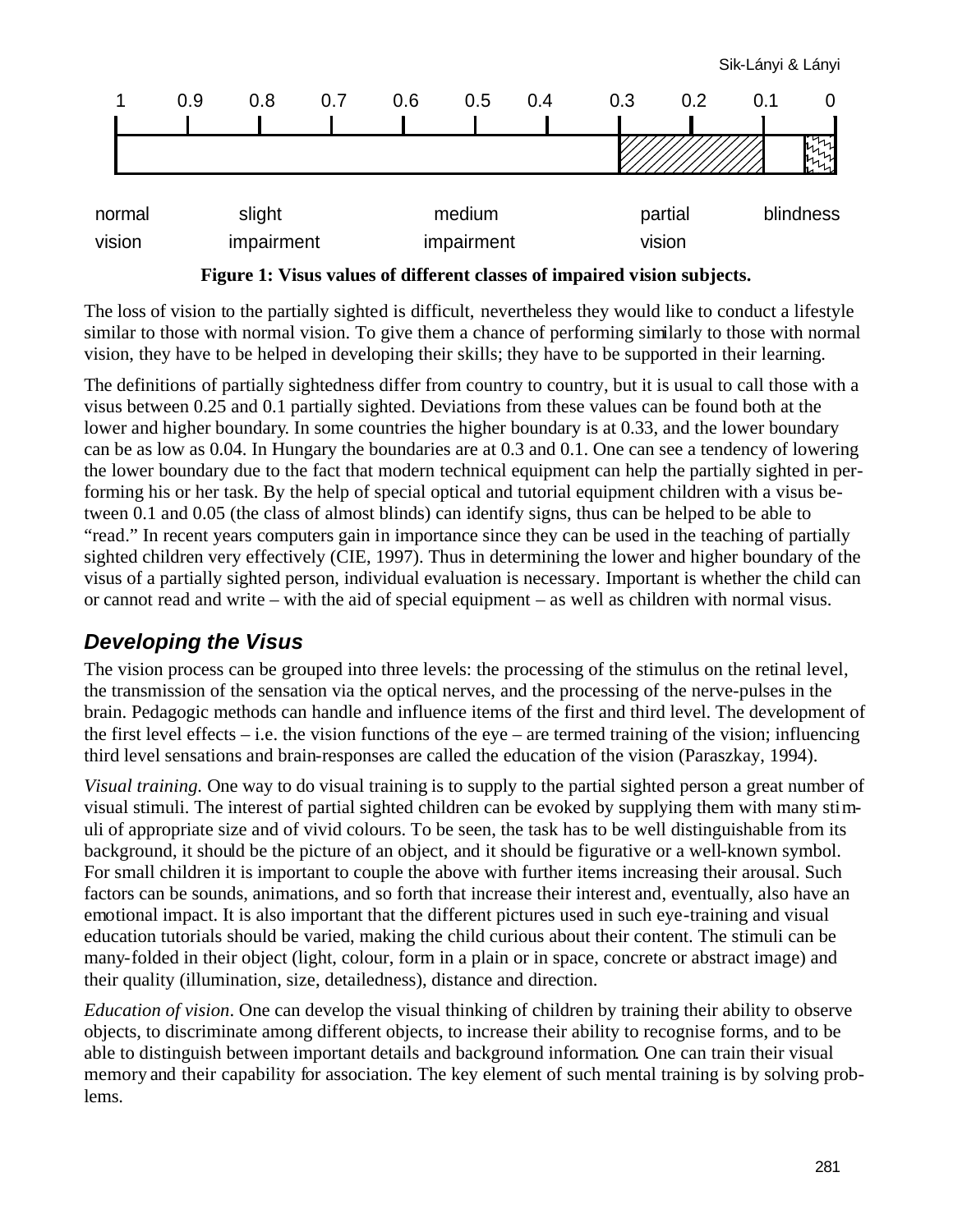# **Amblyopia**

Getting optical information from our environment is critical for the development of the personality of children. Good vision can help considerably their integration into society. Children will be able to select an occupation of their choice only if they have good visual acuity. It is well known that those with visual impairment get some injuries more frequently.

Amblyopia means dimness (bluntness) of vision. The word has been constructed from the Greek words: *amblyos*, which means blunt, and *ops*, which means vision. Amblyopia is a special form of partially sightedness; it is a dimness of vision in one eye (rarely in both eyes) mostly without any organic cause, or produced during the sensitive phase of developing vision due to an organic cause. The term nonorganic amblyopia is used if the visual system is healthy, the patient has no congenital or acquired illness of the visual system, and it is due to a fault of the refraction. We speak about organic amblyopia if the bluntness of vision is caused by an illness. This might be congenital or an evolutionary disorder, or due to some other sort of illness (e.g. ophtalmia: inflammation of the eye) or lesion of the eye. An organic cause will increase the amblyopia. If amblyopia has totally developed the visual acuity will not get complete, even after correcting the refractive errors. Amblyopia occurs in 2 to 5 per cent of the population (van Noorden, 1985).

The leading eye of a person with amblyopia gets damaged more easily, and this can lead to blindness. The early treatment of amblyopia is important for the society and the individual. The decrease of visual perception or its lack has profound influence also on the personality of the subject and can impair his or her integration into society (Zeischitz & Strothmann, 1990).

A general statement on amblyopia is: The earlier it can be diagnosed, the easier it is to treat it. Amblyopia develops during the first 10 years of life; later it does not worsen anymore. Usually it develops during the very first years, and if it is not recognized and treated in time, it cannot be healed at grown up age.

Thus amblyopia has to be treated as soon as possible. The important thing is to teach the not-seeing eye to see again. Even today the best method is the direct facial occlusion, recommended by Buffon in 1773; the well seeing eye gets occluded and the amblyopic eye has to function actively. The occlusion has to be continued until complete vision is regained (Yanoff, 1998).

Before treatment the refractive error (measured in cycloplegia) has to be corrected by spectacles. Both the child and the parents have to be instructed about how the occlusion has to be executed, what the probable length of the treatment will be and what the expected results are.

## **What are the Advantages of Multimedia Software to Develop Better Vision?**

Computers attract children; children like to deal with them. Computers appeal to children more than drawing booklets. Multimedia is a synergetic means of audio, video, the written text, pictures and animations. It is well suited to show situations, it can be interactive, and it can be used to develop skills. It is the task of the doctors, pedagogues and parents to treat amblyopia and help children overcome the dimness of their vision by using computers to make children think of the occlusion of one of their eyes as a game. This will help them to better vision (Sik-Lányi & Lányi, 2001).

## *The Advantages of Multimedia Software to Develop Better Vision*

One can summarize the advantages of multimedia in vision treatment as follows:

- It is an audiovisual medium.
- It is interactive.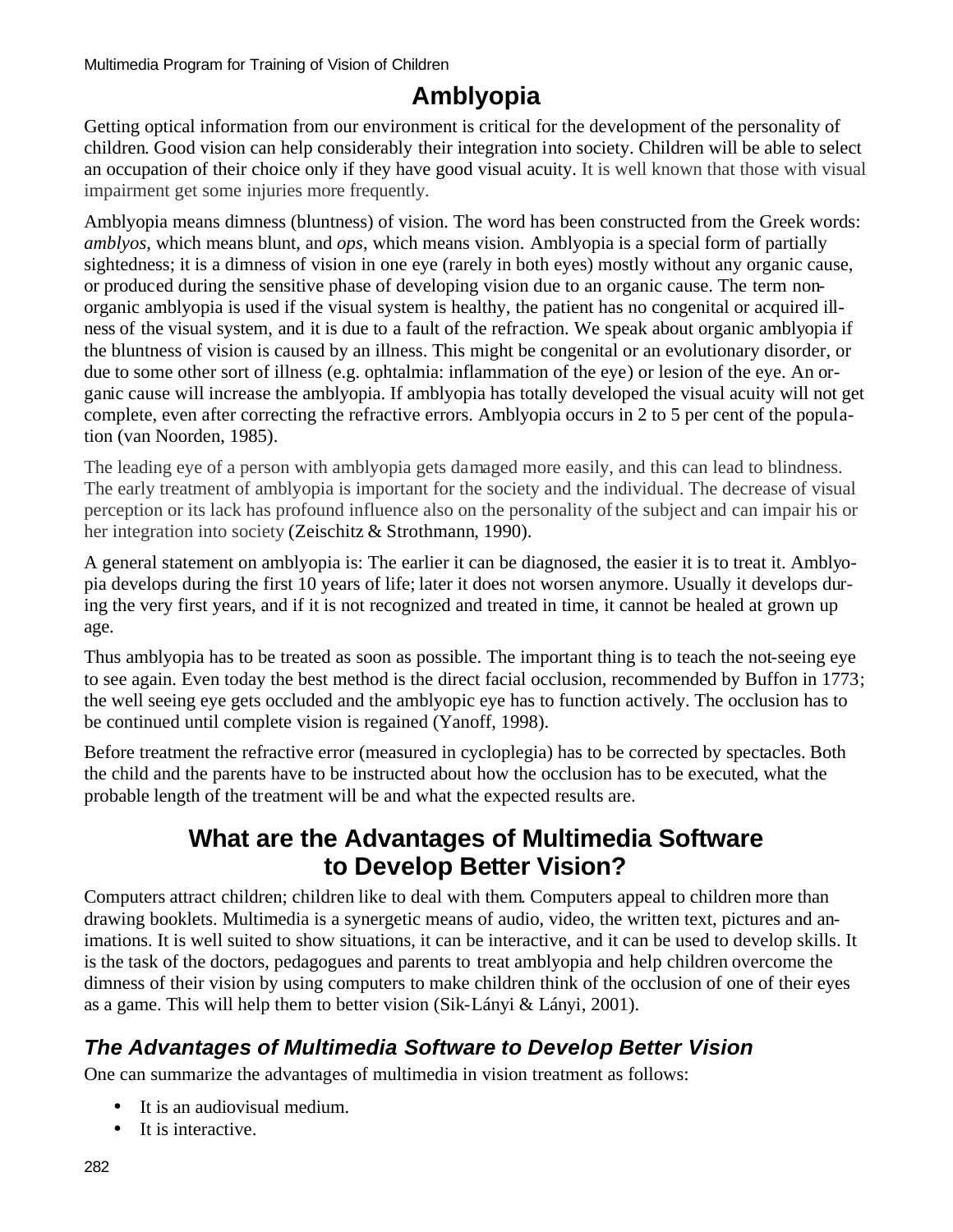- The treatment or situation can be reproduced; the same condition can be repeated several times. This can help the treatment considerably.
- The display presentation can be set according to the visus. The size, form, contrast, colour, size of line width, etc. of the objects and the background can be selected for best suiting the patient.
- It can be adjusted to the individual's needs.
- Multimedia systems have an effect on more than one organ and can be more effective.
- It can help creativity. It can be varied.
- It is like a game. (The child does not find the exercise as punishment; he/she likes it.
- The child feels the success.
- One can use motivating audio feedback.
- It can be used both in individual and small-group therapy.
- The parent can use it with success.
- Most important is that the child should get interested and his/her interest should be kept for long periods of time. This is not an easy task, but multimedia presentations are very effective in this respect.
- Using multimedia programs one can include in "games" parts that will increase the visus of the child.

Amblyopia was treated before multimedia methods were used. It is still general practice to use picture books, booklets in which the child has to draw some lines, and other materials to force the child to use its non-occluded eye. But it is difficult to select a book that suits the visus of the particular child. The books get soiled; the booklets, where the child has to do some drawing, can be used only once.

The big advantage of multimedia presentations is that they can be adapted to the visus of the child, the pictures can be re-used, no soiling will happen, and the new medium attracts the child. Thus we can state that the same effect can be reached with the computer presentation as with traditional methods, but more easily, in a more attractive way and specially tailored to the needs of the child.

### *Special Needs of Amblyopic Children to be Considered when Developing Multimedia Software*

In some cases the amblyopic patient sees only coloured patches. It is very important for them that the single objects should be well separated from each other. For this the objects have to be demarcated from each other. This demarcation can be achieved in several ways: One way is to increase the conspicuity of the contour lines of the objects by increasing their contrast, also their colour contrast and the line-width of the contour line. It is important to use also large contrast between the object and the background. This can be achieved by selecting appropriate coloration and structure of the surfaces. The colours have great importance in developing vision too.

# **The Multimedia Programs**

To improve the vision the following capabilities have to be developed: observation, distinguishing between different objects, and seeing forms and other important features. It is important to be able to generalize and draw conclusions. Further tasks are to improve the visual memory and develop the visual imagination.

Our programs teach the amblyopic child to recognize objects in different colours and of different size, also on different backgrounds in a playful form keeping their attention fixed.

Our multimedia programs contain many visual stimuli. Their main characteristics are that they help to train the capability of observing important details, to distinguish among the stimuli, and to help the identification and distinction among different tasks. An important point in the development was to train the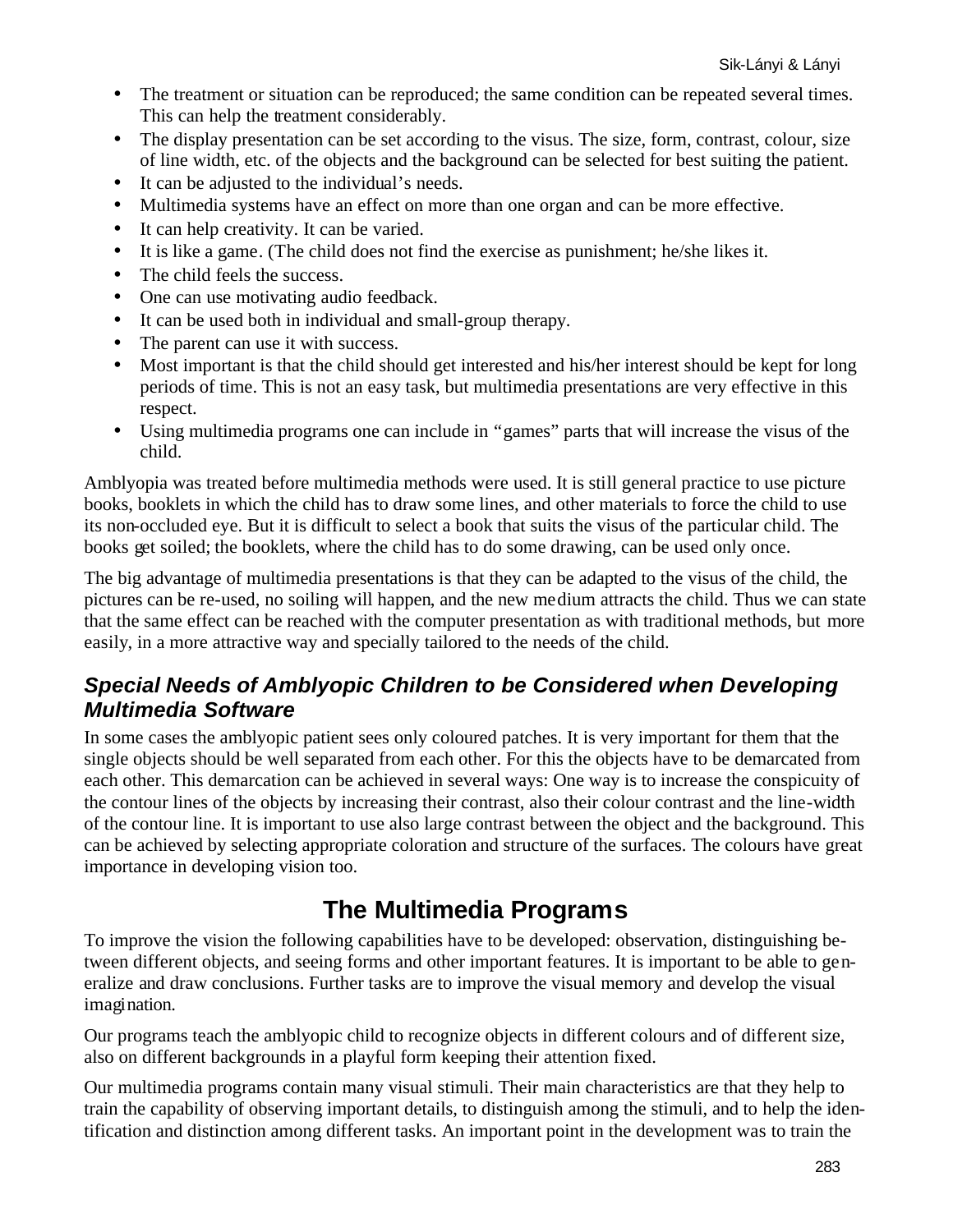visual memory and visual thinking. We kept in mind the group for whom we developed the programs and made them user friendly. They function on single mouse-clicks; only very few keystrokes are needed.

### *The Required Hardware Configuration*

- 16 MB free memory;
- CD-ROM reader:
- 486 processor or higher;
- 14" monitor or larger;
- Windows compatible sound card and loudspeakers;
- Mouse:
- The program is best run in 800 x 600 pixel mode, with 16 bit colour capability.

The programs have been written under Macromedia Director. They can be run under WIN 98 or WIN NT.

### *Description of the Programs*

#### **Program for partially sighted**

The partially sighted program (Sik-Lányi, Kovács, & Varga, 1999), which was developed in 1999, is started via the start95.exe file. The starting picture permits the user to choose between the English, German or Hungarian versions by clicking on the respective flag. The main menu pops up, where one can select between different picture types. The "pictures with contrast" item lets you see some simple pictures of high contrast. The menu line "figurative pictures" lets you choose from pictures of well known objects, while the line "animations" lets you choose from among some animated children rhymes and stories. The line "settings" permits you to select colours from a palette and set the audio pitch.

*Contrast images*: This file contains 75 pictures. One can select the requested picture from three catalogues of 25 pictures each. These are thumbnail pictures of the full size ones; clicking one of them will show the full size picture. The colour of these pictures can be changed in the "settings" menu. At the bottom of the screen there are three buttons for navigation.

The *Figurative images* menu works similarly, but if the enlarged picture of the object is reached, one can strike the space bar and then the name of the object will be heard in the loudspeaker.

The *Animations* subfolder contains a number of short stories with well-known children rhymes. Mouse click navigation permits re-play, choosing another animation or getting back into the main menu. The content of the animations differs in the English, German and Hungarian version, as in each case nursery rhymes well known in the given cultural surrounding are used.

*Game*: A further menu point features an interactive possibility. The children can assemble pictures from smaller groups. They get also auditory reward if successful. As a next step a play with letters will be provided.

The *Setup menu* permits the selection of colours and audio pitch. Clicking on the single colour pallets enables the checking of the pallet's content.

#### **The low-vision program**

The low-vision program (Lang, 2000) was developed for children with low vision. The main menu has five submenus. The first submenu is useful for teachers and parents. Here they can read how one can use the program and the goal of this educational program. The next four submenus are the task submenu, the tale submenu, the game submenu, and the help submenu.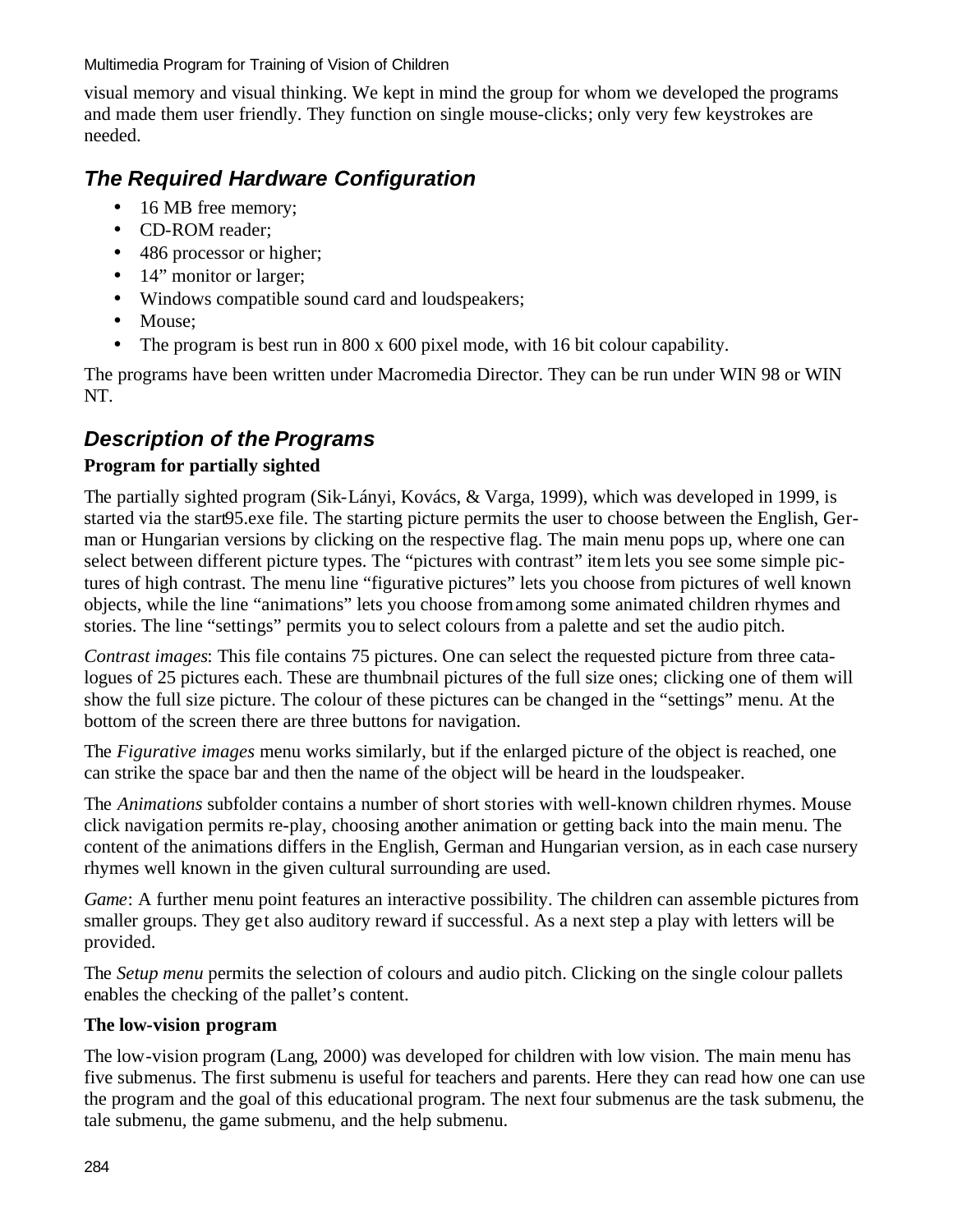

#### **Figure 2: "Where is the opening" task. Clicking on one of the blue radio-knobs one can select larger/smaller size, a new task or other background. After seeing the "Landolt" ring, the child has to click on one of the green triangles giving an answer in which direction he/she has seen the gap in the ring.**

The task submenu has three tasks. In the first task the child has to identify the direction of an opening in a ring. One can choose the background colour, the colour of the object and its size. This is usually done by the tutor. Figure 2 shows an example. Here we have chosen a yellow background and a blue object colour, and medium ring-size.

In the next two tasks the teacher has to choose first the background, then the colour of the object, then the colour of the object's frame and its size, then the figure and finally the thickness of the contour lines. This second task is called: *Look for the object*. The program paints the object somewhere on the screen

(Figure 3). The program selects the place randomly. The child has to show where it is on the screen and say what she or he has seen. The last task is similar to the previous one, but it is with a little head. We called it *Where is the head?* Again depending on the severity of the visual impairment the size, coloration, contour lines, etc. can be set so that it is not too easy for the child, but he or she should not be frustrated by not being able to fulfil the task.

In the game submenu there are three games: *Catch it! What can you se now?* and *The mouse is moving*. After choosing the background, the colour of the object and



**Figure 3: Task "Look for…!"**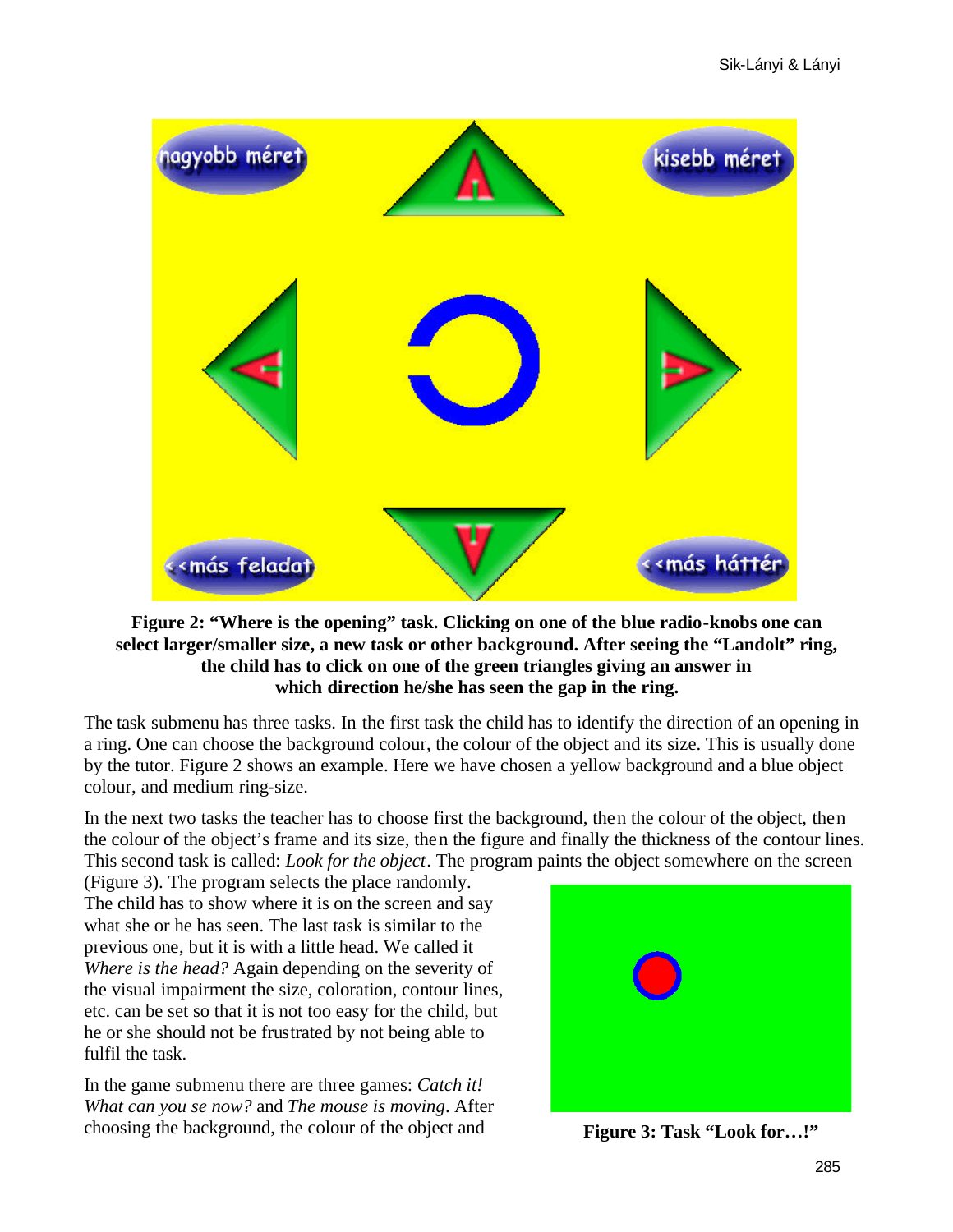so on, the first game is, for example, to find and catch the circle. The objects are moving on the screen. In the second game the child has to tell what it can see. The last game gives the feeling of moving for the child (see Figure 4).

In developing the program for the tale submenu it was an important constraint that the child or the teacher should be able to stop the movement of the objects in the animations. This is important, because it might become necessary to discuss items seen in the animation.



**Figure 4: The mouse is moving.**

## *Tale landscape program*

Most important was the design of the main menu of our new program (Szendro, 2002) called Tale landscape. It was important to provide a well organized screen layout, but at the same time it should not interfere with the mood of the story. The main menu is a picture of a landscape from bird's-eye view, where different parts of the landscape correspond to different menu items, and every item provides a separate game (see Figure 5). If the mouse is placed above such an object of the screen, a frame shows that it is a valid selection.

In this program the tasks are games:

### **"***Find the opening!***" game**

In this game a Landolt ring test can be conducted. The Landolt ring looks like a letter C. The task is to determine from different distances the opening direction of the Landoltring, which is rotated by the program. The user (teacher) can set the parameters: the size of the ring, its colour and texture, the colour of the background. One can run the test using the capital letter E instead of a Landolt ring. In this case one has to determine in which direction the openings of the fork show.

### **"***Black and white***" game**



**Figure 5: The main menu of our new multimedia software.**

In this task the screen is divided into two parts. On the left side different objects can be seen, on the right side the inverses of the same objects. Task is to find the corresponding objects on the two sides.

### **"***Catch it!***" game**

In this simple game the task is to catch one of the moving animals with the net.

### *"Recognize it!"* **game**

This game has two versions. The first is the easier task. On the display the picture of an animal appears, and the child has to tell what he/she has seen. The pictures change at random. The picture disappears after a given time, and then one has to guess what one had seen, or one can make a new trial.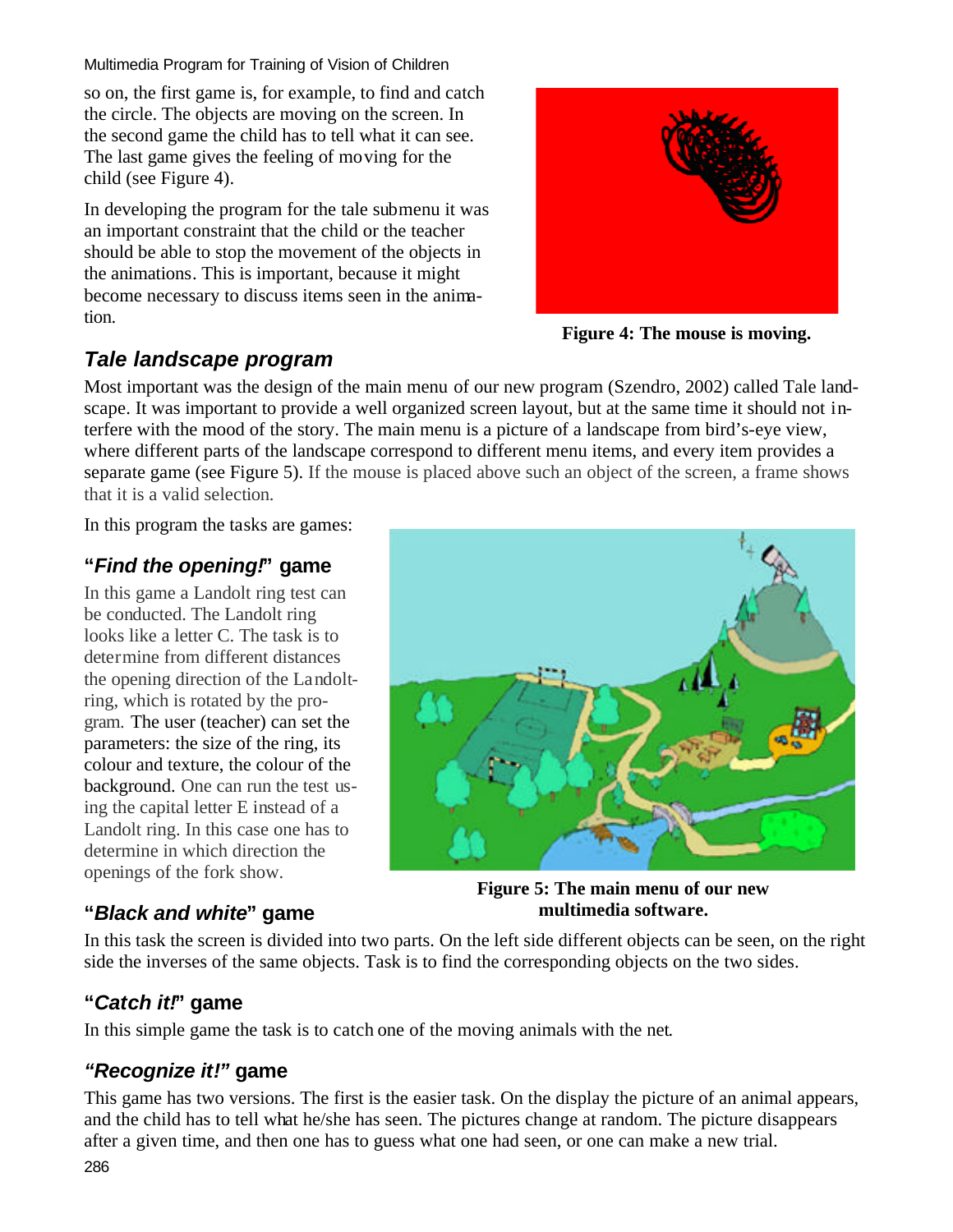The second version is a more difficult form of the this game. As can be seen in Figure 6 there are three objects seen simultaneously. They have to be recognized one by one.

#### **"***Small differences***" game**

This is a computer variation of the well-known task to observe small differences. Figure 7 shows an example. The two pictures differ only in some slight details. One has to point with the mouse onto the differences observed. The drops in the upper right corner show how many differences have still to be found.

#### *"Puzzle***" game**

In this game the picture has been subdivided into 3 x 3 rectangles. By the help of the mouse the place of two rectangles can be changed. The child has to re-create the original picture.

#### *"Star"* **game**

A further game is the Star-game, shown in Figure 8. Here the single stars have to be connected by a line to get a drawing of a familiar object. Compared to similar paper and pencil tasks the difference is that much more complicated arrangements of the stars can be used, because the star that is the next in the drawing changes its size periodically and the child has to see this movement.

#### **"Football" game**

One has to move the ball with the help of the mouse and get it into the goal. But one has to be careful not to hit the goalkeeper (the hedgehog). One can set the size of the ball, so that it should be easier to see

E



**Figure 6: Recognize it game. Figure 7: Small differences game.**



LE

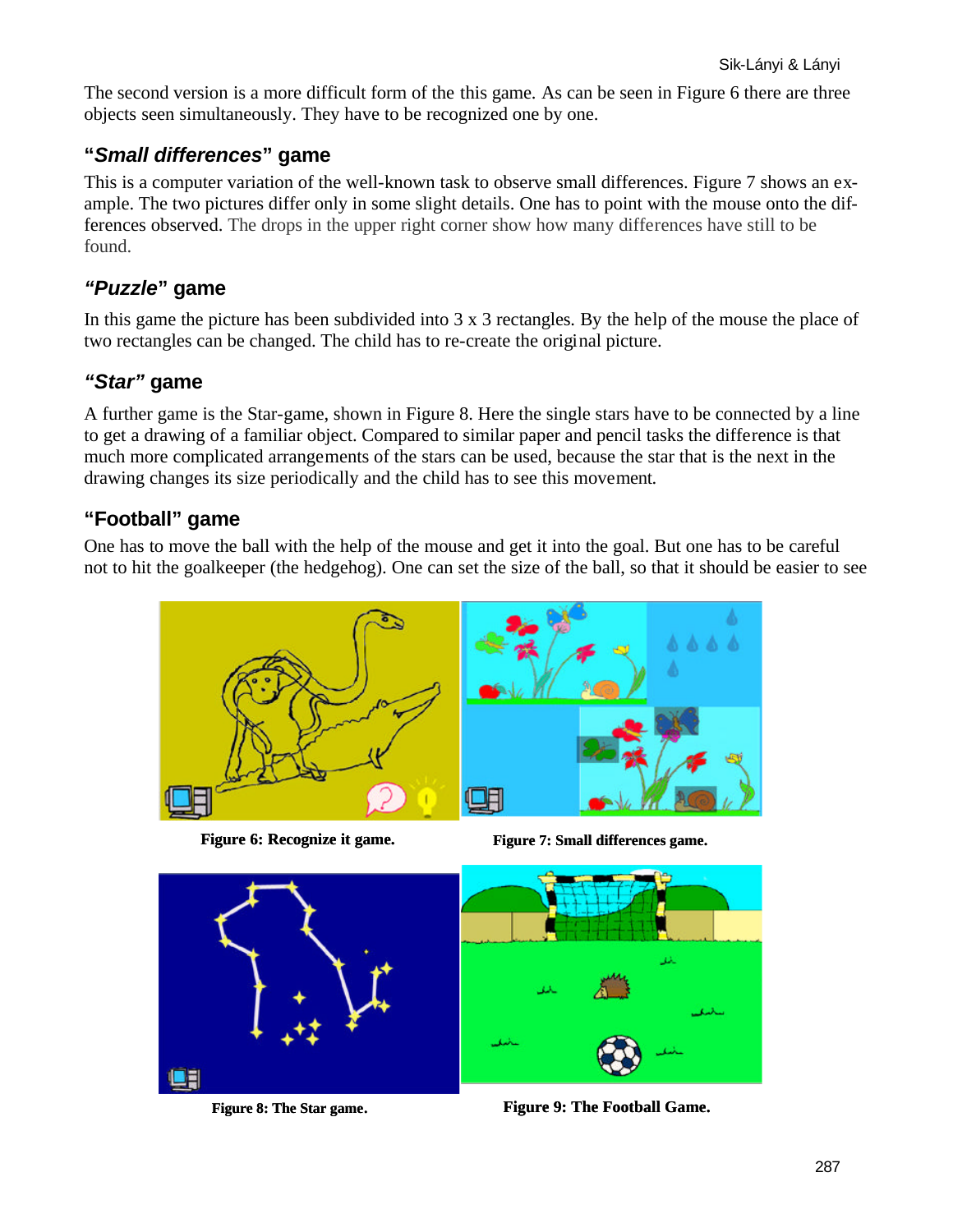it, this will, however, increase the difficulty to aim the direction. Figure 9 shows the arrangement of the screen.

# **Evaluation of the Programs**

Because the rehabilitation of the patient can be seen only after several years, it is very difficult to evaluate the usefulness of such multimedia programs. To wait for these long-range effects would not be acceptable. However, the programs are the modern counterparts of old techniques, thus they can be compared with their traditional counterparts.

The effectiveness of the amblyopia treatment by one eye occlusion was proved in the medical literature a long time ago, and it has been shown that the most important healing agent is the forced use of the weak eye. If we can get the child interested in using the weak eye, we succeed.

To evaluate the usefulness of our programs, we designed a questionnaire and sent it to special schools together with the programs, asking them to test the programs and give their opinion on the usefulness by filling in the attached questionnaire.

Up to now eight groups have tested the programs and have sent back the filled in questionnaire. We have asked eight questions on the acceptance and usefulness of the programs, and requested to give the opinion of the teachers using a five step scale, where 1 was the lowest mark, and 5 the best. The questions, the average mark the teachers gave, together with the standard deviation of the marks is reproduced in Table 1.

| <b>Question</b>                                                                     | Average<br>mark | Standard de-<br>viation |
|-------------------------------------------------------------------------------------|-----------------|-------------------------|
| 1. How well does the program help to ameliorate the visus of<br>the children?       | 4.0             | 0.8                     |
| 2. How well do the training and the games suit the children?                        | 4.0             | 0.8                     |
| 3. Is the wording understandable to the children?                                   | 4.4             | 0.5                     |
| 4. Is the program motivating the children?                                          | 3.9             | 0.8                     |
| 5. Are the pictures appealing to the children?                                      | 3.5             | 0.8                     |
| 6. Is the tutorial character of the program adequate?                               | 3.6             | 0.5                     |
| 7. Does the use of the program attract the children?                                | 3.7             | 0.8                     |
| Is the navigation system and the interactivity of the pro-<br>8.<br>grams adequate. | 3.8             | 0.5                     |

#### **Table 1. Evaluation of the feedback received from different groups.**

As can be seen from this table the acceptance of the programs was very good and the children liked to use them (Question 1 and 2). This is the most important for training their eyes.

Teachers who grew up using the traditional paper-based educational materials appraised the tutorial character and the appeal of the pictures somewhat lower. This is partly due to the novel character of the pictures, and partly due to some changes made in the tutorial sequence of the single steps in the program. These questions will be discussed with the teachers in more detail and the necessary changes made in a second version of the programs.

The general comment was that the children enjoyed "playing" with the programs, thus they found the tasks they had to execute a game, not a burden. As mentioned this is the most important point in the use of the new medium to train the blunt eye of the child. In the questionnaire we have not asked about other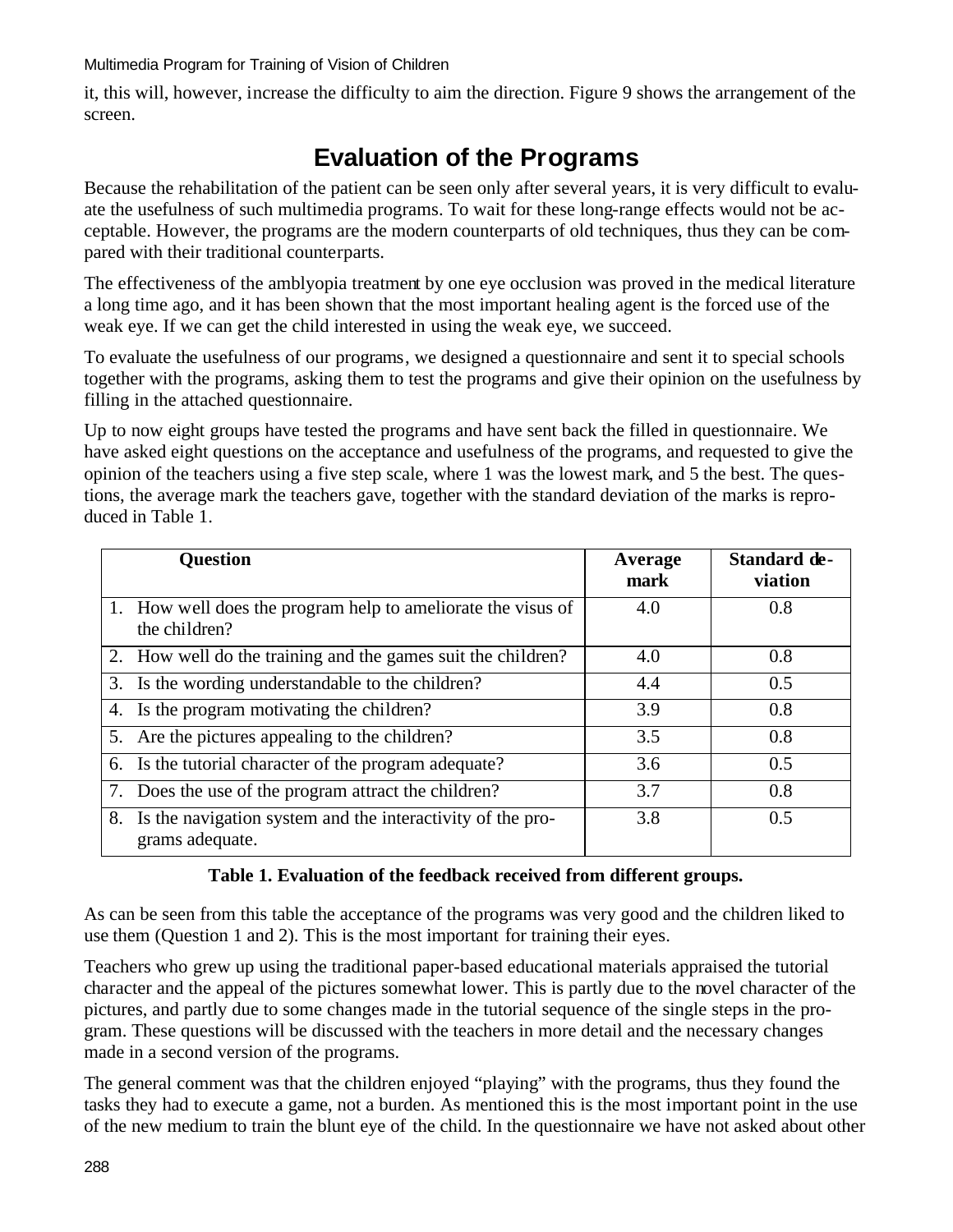issues that were obvious: that the computer version avoided the soiling of the paper cards, their easy reuse, and their adaptability to the level of the bluntness of the eye (line width, contrast of the pictures, etc.).

The time since the production of the programs is still too short to be able to report on the long-range results one can achieve with their use, but we are confident that this can be proved, as from the ophthalmologic point of view there is no major difference between the multimedia and the traditional methods. One can just enumerate a number of advantages starting with higher motivation of the child and ending up with the adaptability to the individual requirements of the patient. We hope that in a follow up paper – to be prepared together with the teachers who use the programs – we will be able to concentrate on the ophthalmologic results too.

# **Conclusions**

Multimedia can be an important tool to teach children. The teaching of handicapped children with multimedia tools is an important area of application. We have selected the area of producing multimedia games for partially sighted children, because here the multimedia games can be used very effectively. It is an important area of application. We have produced three programs for partially sighted children to improve their vision. These games can be used both in individual and small-group teaching. It can be given also into the hands of parents to use it with their children.

The computer can be used, with the help of appropriate software, in the therapy of amblyopia. We are convinced that such games can help the development of the visus of the children. We have first considered the needs and, after getting first reactions from the teachers, have developed the programs in such a form that they can be used effectively.

The programs can be downloaded from our server http://vision.vein.hu/mmvv (Lanyi, 2002). We would like to encourage other teachers who deal with partially sighted children to test them, and we would be very grateful to get further feedback on results obtained.

## **References**

- Batusic, M., Burger, F., Miesenberger, K., & Stöger, B. (1996). Special problems of blind people in accessing mathematical information. Accessed from http://www.aib.uni-linz.ac.at/PAPER1/PAPER.HTML
- Beck, C. (2001). Interface für Kommunikationssysteme für Schwerstbehinderte basierend auf IR Sensoren. Diplomarbeit, TU Wien.
- Commission Internationale de l'Eclairage. (1997). Lighting needs for the partially sighted. Technical Report on Low vision. *CIE* 123:1997.
- Kobayashi, M. & Watanabe, T. (2002). A tactile display system equipped with a pointing device MIMIZU. *8th International Conference on Computers Helping People with Special Needs*, 2002 Linz.
- Lang, Z., (2000). Multimédia a látásfejlesztésben. Diplomamunka Veszprémi Egyetem.
- Lányi, C.-Sikné (2002). Computer programs for partially sighted children. http://vision.vein.hu/mmvv/
- Paraszkay, S. (1994). Közelrol nézve (A gyengénlátó gyermek) (Seeing from the near, the child with low vision, in Hungarian).
- Sik-Lányi, C, Kovács, P., Varga, Z. (1999). Multimedia program for the development of the vision of partially sighted children. *8 th International Conference on Human-Computer Interaction*, Munich.
- Sik-Lányi, C., Lányi, Zs. (2001). Multimédia a látásfejlesztésben, A Magyar Gyermekszemészek és Strabológusok Társaságának V. Kongresszusa, A Magyar Szemorvosok és Optometristák Kontaktlencse Társaságának XI. Szimpóziuma, Nemzetközi részvételu tudományos rendezvény, Budapest.
- Szendro, S. (2002). Multimédiás program tompalátó gyerekeknek, Diplomamunka Veszprémi Egyetem

van Norden, G.K. (1985). Amblyopia: A multidisciplinary approach. Procter lecture Invest. Ophthal. Vis. Sci. 26 1704-1716.